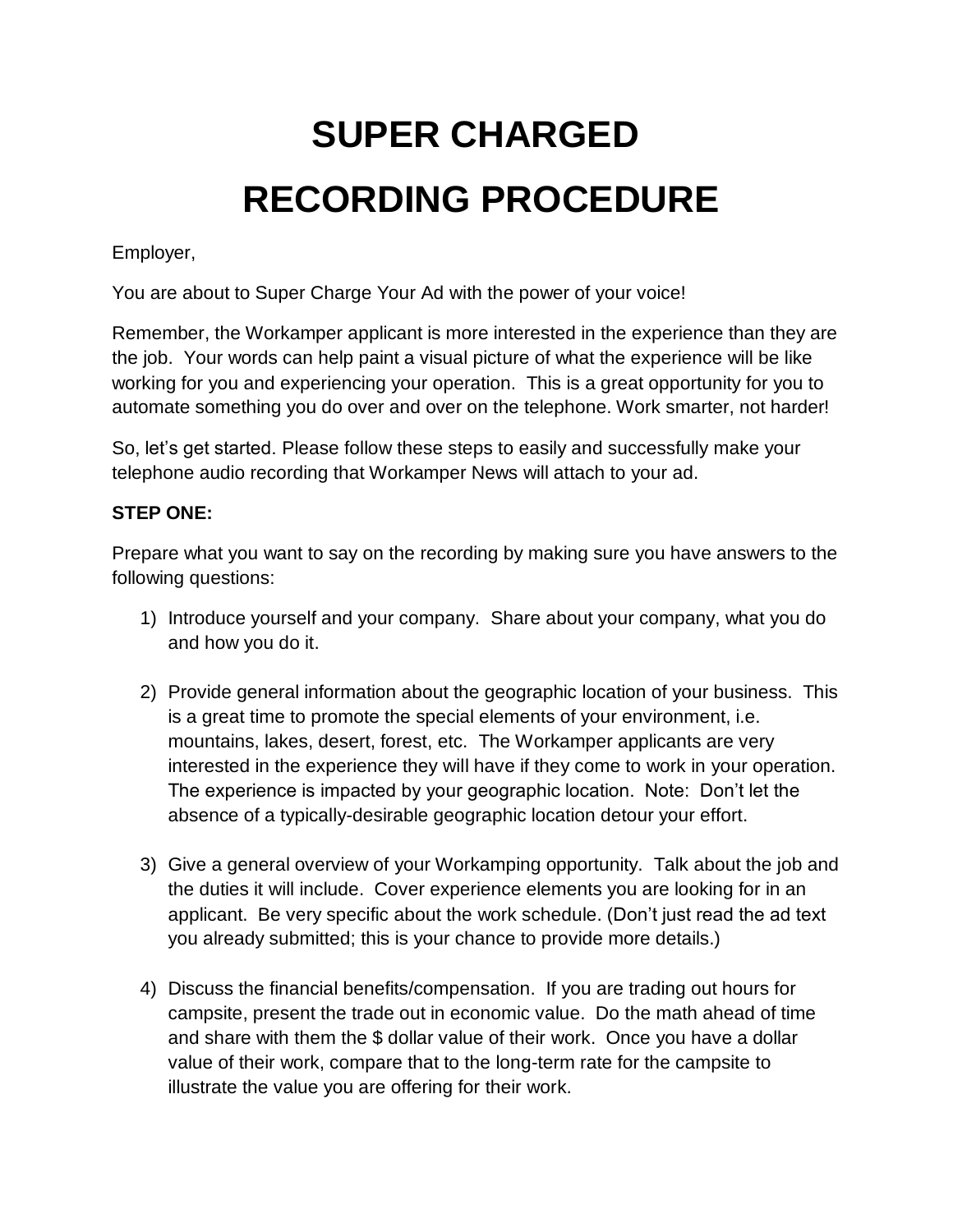If you are providing any other benefits (like discounts, electric, propane, Wifi, cable, meals, uniforms, local discounts, etc), please talk about these in detail to further promote your opportunity and to provide the potential Workamper applicant with information that will assist them in their decision to apply.

5) Provide a very specific process for applying for your opportunity. Explain what the applicant can expect from you once they have applied in reference to response time, next step, etc.

*Note:* If you want to use this audio recording on your help wanted ads for your current AND future ads, please remember to NOT mention specific dates or years. For example, just say, "We are hiring for the summer season, which is typically mid-April through mid-September" instead of "We are hiring for summer 2018, starting April 6 – September 5."

*Another option:* Have one of your current or former Workampers (preferably a solo or couple who worked with you for a full season or longer) call the number and record a testimonial. Ask them to describe their experience working for you – what they enjoyed, what they found challenging, any advice for those considering your opportunity/area, etc.

# **STEP TWO:**

Take a moment to privately, quietly review your responses to the above information in your mind prior to taking the next step of making the recording. This practice will help you feel better about what you are going to say and put you more at ease.

# **STEP THREE:**

To make the recording, find a quiet environment with no interruptions - no barking dogs in the background, etc. All you will need is a telephone to call the following number to make your recording.

# **1-201-283-9143**

### **PIN Number: 164456495#**

### *Please note that your recording must be less than 10 minutes in length.*